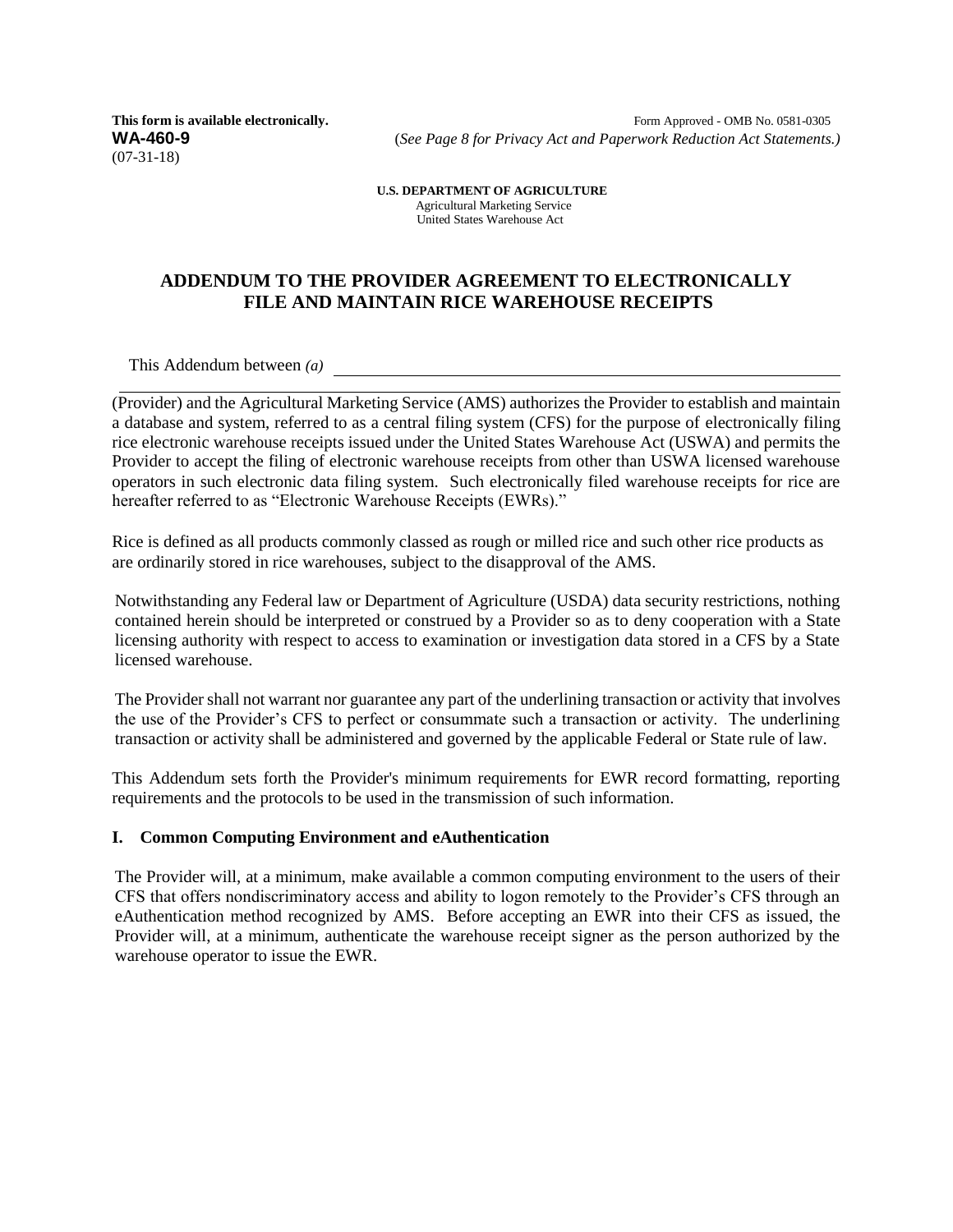#### **WA-460-9** (07-31-18) Page 2 of 8

### **II. Receipt Record Data Requirements**

AMS, in administration of the USWA, the regulations found at 7 CFR Part 735, the Provider Agreement to Electronically File and Maintain Warehouse Receipts and United States Warehouse Act Documents and this Addendum, may at any time require the Provider to furnish information beyond the minimum requirements shown in this Addendum.

## A. Required Information

The Provider shall, at a minimum, make the elements listed below available to every USWA and non-USWA licensed warehouse operator issuing EWRs in the CFS. The Provider shall ensure that all of these fields are completed by all warehouse operators. The Provider shall advise warehouse operators that it is the warehouse operator's responsibility to supply the necessary data to complete each element.

License number, if applicable\*

Commodity Credit Corporation's (CCC) Warehouse Code

Receipt number

License type, (The legal entity under whose authority the warehouse receipt is issued), US if federally licensed, the two letter Postal abbreviation if State licensed, or NL if not licensed will without exception be displayed in front of the receipt number and shown as an integral part of the receipt number

Issuance date (date that the EWR is first recorded in the Provider's system)

Suspension date (date that the warehouse operator, at the depositor's request for a paper warehouse receipt, provisionally suspends that EWR, issues a interim paper warehouse receipt and enters its registration number in the Provider's system)

Conversion date (date that a warehouse operator has possession of and cancels the interim paper warehouse receipt and reinstates that suspended EWR in the Provider's system)

Cancellation date (date that the EWR is terminally recorded in the Provider's system)

Receipt use indicator (Customary, CCC loanable or Chicago Board of Trade [CBOT] Registrar) Receipt status

Indicate whether the receipt is "Negotiable" or "Not Negotiable" according to the nature of the receipt Name of warehouse operator

Name of warehouse

Location of delivery warehouse (City), (County) and (State)

Received from (Depositor/Producer and when applicable, Grower number)

Farm identifier, when applicable (Farm Number), (County) and (State)

Current Holder

Previous Holder

Type of bulk storage (Commingled, or Identity Preserved)

Bin or container number (when Identity Preserved)

Interim paper warehouse receipt number (referenced when applicable)

Received by Truck, Rail or Barge

Prepaid "IN" elevation charges per hundredweight

Prepaid "OUT" elevation charges per hundredweight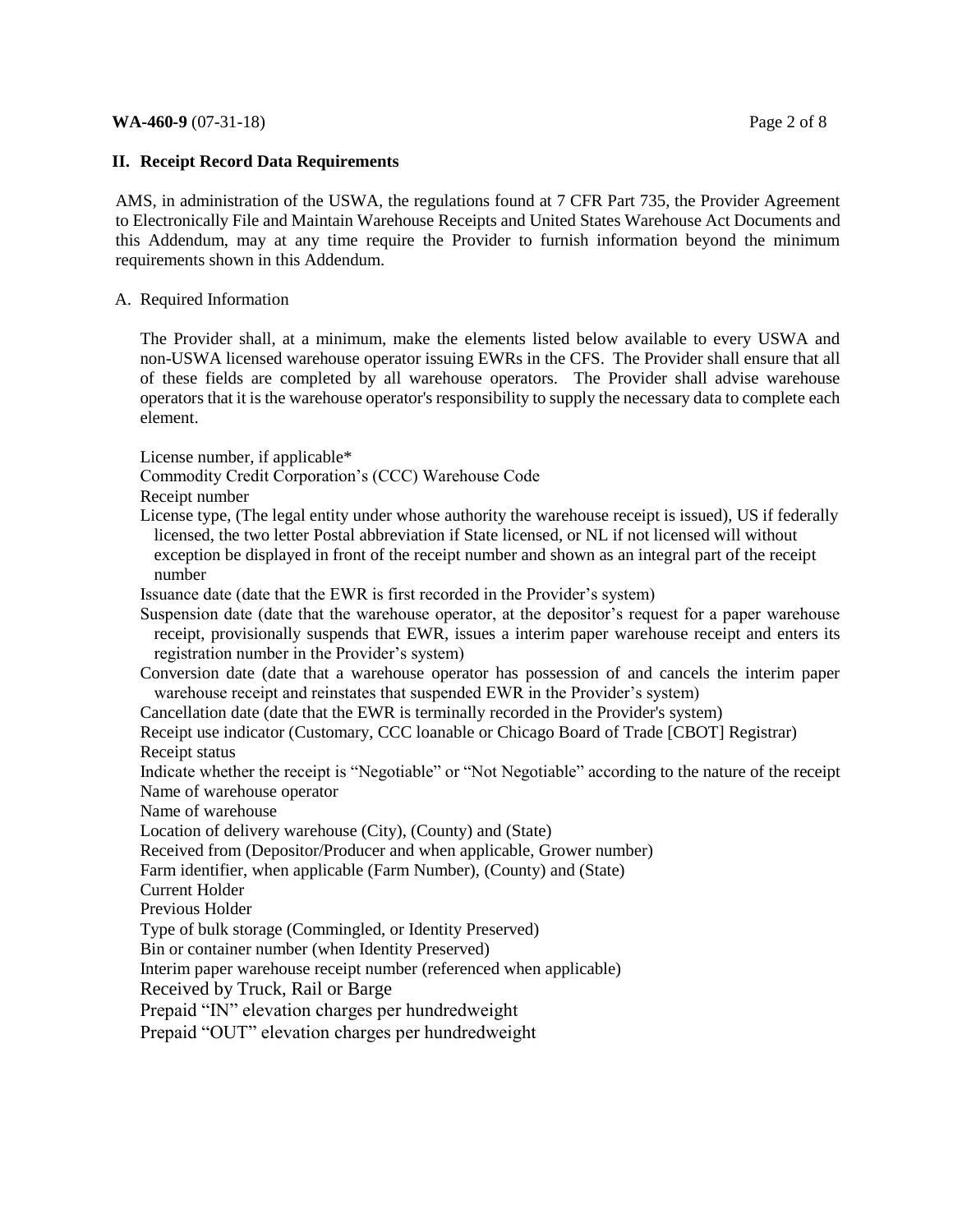Total amount prepaid for "IN" and "OUT" warehouse elevation charges Amount per hundredweight of storage charges from receipt's issuance date Date to which storage has been prepaid through CCC in-charges paid Yes No Storage start date Kind of Commodity (Rice) Non-Aromatic Rice  $\Box$  Yes  $\Box$  No Grade, Class, Subclass or Special Grade (U.S. Number) Milling Yield (number of whole kernels) Milling Yield (Percentage of total whole and broken kernels) Variety of Rice (when applicable, name of specific variety or specialty such as Organic) USDA designation (California Warehouses) Crop Year Moisture (Percentage) Degrading factor (Percentage) Meets CBOT Specifications (Yes/No) (required for CBOT registration) Vomitoxin Parts per Million (required for CCC and CBOT registration) Alflatoxin Parts per Billion (required for CCC and CBOT registration) Gross pounds of Rice (including foreign material) Pounds of foreign material Foreign Material percentage Net pounds of Rice (less foreign material) Net hundredweights Rice Grade statement **Indicate:** "Not graded on request of the depositor," or "Grade determined by Federal Grain Inspection Service grader," or "Grade determined by USWA licensed grader," or "Grade determined by State of licensed grader," or "Unofficial grades by warehouse operator." Inspection certificate number (when applicable) Authorized warehouse receipt signature

Terms and conditions (Refer to Section V for USWA license warehouse operators and Section VI for State licensed warehouse operators, Section VII for non-licensed warehouse operators for terms and conditions that apply to each EWR that must be furnished by the warehouse operator issuing the EWRs).

\*Enter Federal or State warehouse license number, if not licensed, zero fill field

#### B. Additional Information

The Provider shall, at a minimum, make the element listed below available to every USWA, Non-USWA, and State licensed warehouse operator issuing EWRs in their CFS. The Provider shall advise warehouse operators that it is the warehouse operator's responsibility to supply the necessary data to complete this element. This Addendum does not restrict the number of additional fields that may be made available to State licensing authorities or warehouse operators.

CCC Uniform Grain and Rice Storage Agreement  $\Box$  Yes  $\Box$  No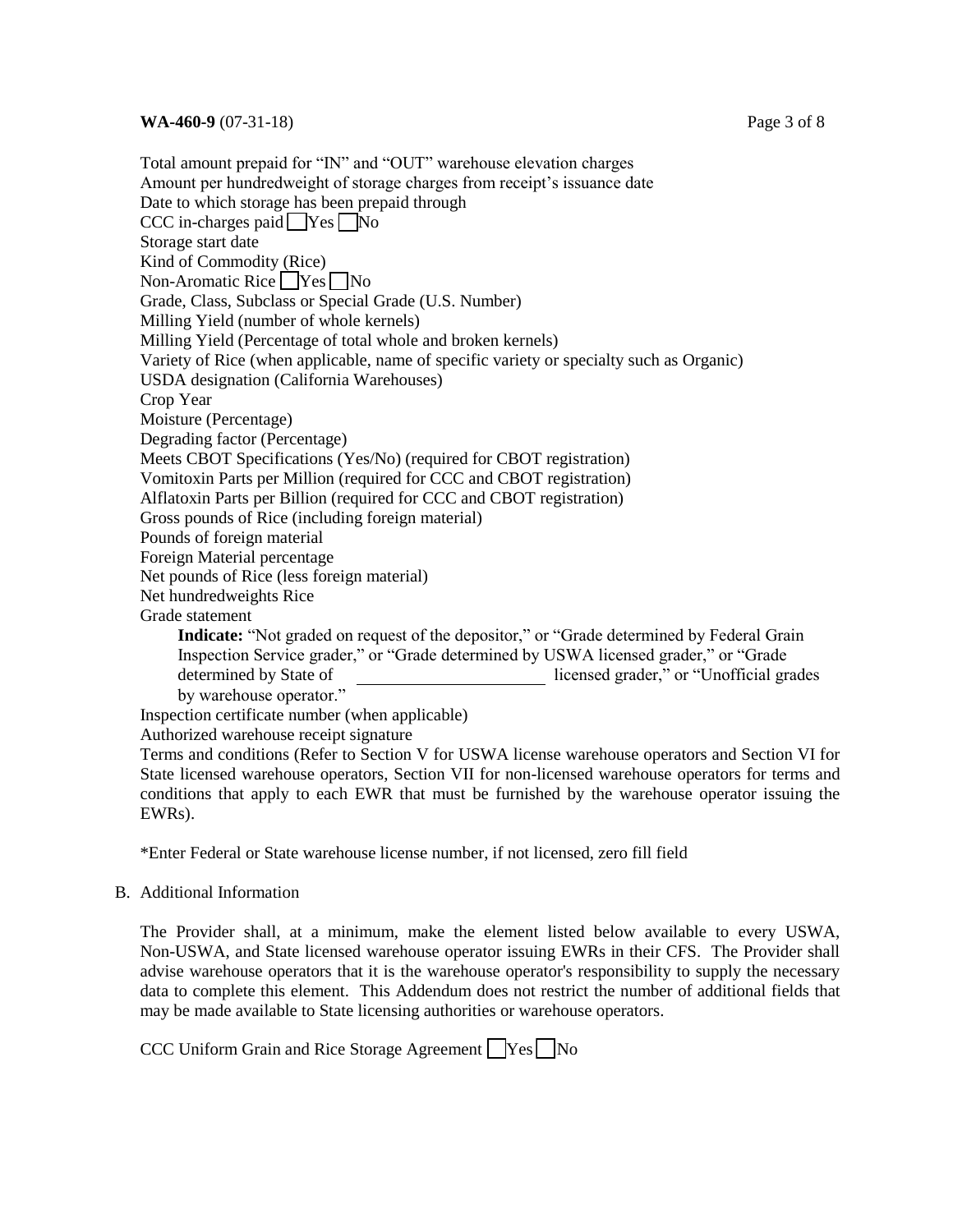**WA-460-9** (07-31-18) Page 4 of 8

Other non-grade quality factors as may be applicable for a producer to obtain a CCC marketing assistance loan

C. Required elements that can be modified without the warehouse operator being the holder

AMS will allow the warehouse operator to modify the elements, "date to which storage has been paid", "storage start date", or "prepaid in or out charges" without being the holder of the EWR. The Provider shall notify the current holder of the EWR of any changes.

D. Suspending an EWR to issue an Interim Paper Warehouse Receipt

When suspending an EWR to issue an interim paper warehouse receipt, the Provider shall advise the warehouse operator to first suspend the EWR, enter the interim paper warehouse receipt number into the applicable EWR data field, and print on the face of the interim paper warehouse receipt the suspended EWR number.

E. Converting a Paper Warehouse Receipt to an EWR

When converting an outstanding paper warehouse receipt to an EWR, the Provider shall advise the warehouse operator to first take possession of and cancel the paper warehouse receipt, print the replacing EWR number on the face of the paper warehouse receipt, and enter the canceled paper warehouse receipt number into the applicable EWR data field.

F. Assignment of EWR Numbers

The Provider shall ensure that warehouse operators issue EWRs consecutively within the number range(s) assigned by AMS or the applicable licensing authority. AMS will assign EWR ranges for nonlicensed warehouse operators.

G. Trailer Files and Non-Required EWR Data or Information

The Provider shall make available to the users of their CFS, as an outside attachment to an EWR's secured data files, a trailer file that may contain non-required EWR data or information for associated business processes.

## **III. Security of Data**

- A. The Provider shall, at a minimum, use data encryption and security methods recognized and approved by AMS.
- B. The Provider shall, at a minimum, adhere to all aspects of Federal and State public disclosure and privacy laws and regulations.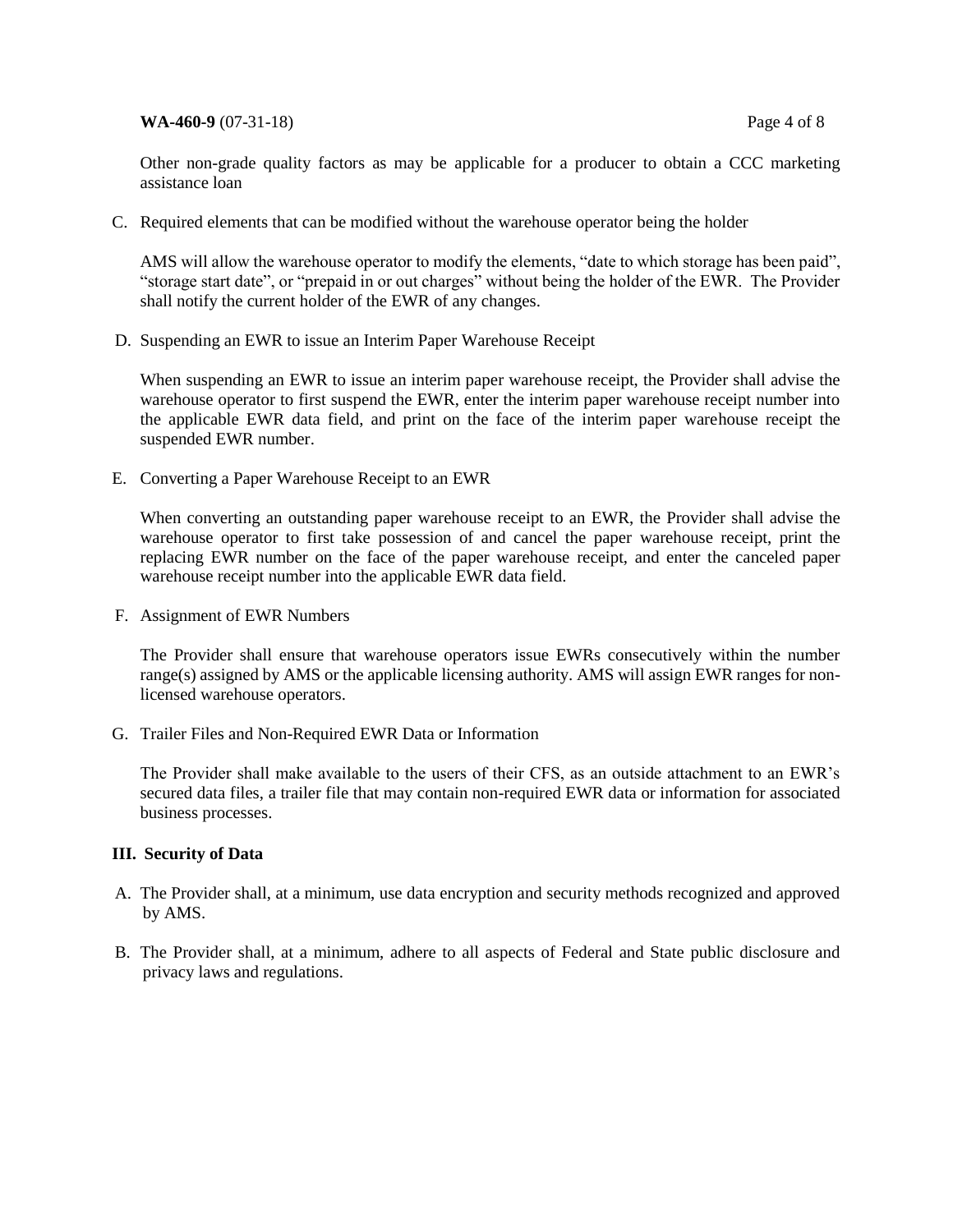#### **WA-460-9** (07-31-18) Page 5 of 8

## **IV. Transmission of Data**

The Provider shall, at a minimum, make available free of charge to AMS and State operated rice warehouse regulatory programs an internet site and/or a computer utility program that will download warehouse examination data, as authorized by USDA, from the Provider's CFS.

## **V. Terms and Conditions for USWA Licensed Warehouse Operators**

The following information must be recorded on all EWRs or within the warehouse operator's EWR profile. AMS will be responsible for maintaining and updating this information.

The statements:

The Warehouse Operator's business organization type (i.e. sole proprietor, incorporated, partnership, LLC, etc.) and the name of the State whose laws govern that organization (i.e. "a Texas corporation").

Insured, to what extent, by the warehouse operator against loss by fire, lightning and other risks.

The maximum amount of bond or financial assurance underwriting the warehouse receipt.

Weight was determined by a weigher licensed under the USWA.

Grade was determined by a "Federal Grain Inspection Service grader", a "Grader Licensed under the USWA", or "Not Graded on Request of Depositor."

The grade, class, subclass or other special grade stated in this receipt is in accordance with the Official Rice Grading Standards of the United States. If the grade of rice is that for which no official rice standards of the United States are in effect, the grade or other class shall be stated in accordance with the standards, if any, adopted by the local board of trade, chamber of commerce, or by the rice trade generally in the locality in which the warehouse is located, subject to the authorization of the AMS, or in the absence of these standards, in accordance with any standards authorized for the purpose by the AMS.

The grade stated in a warehouse receipt is the weighted average of the grades on the applicable inspection certificate(s) or, if an appeal has been taken, the grade will be stated on such receipt in accordance with the grade as finally determined in such appeal.

The applicable charges claimed by the warehouse operator for storage and other services:

Handling and other accrued charges are according to the warehouse operator's effective public tariff. The warehouse operator will furnish depositors and warehouse receipt holders the full amount of charges upon request.

In the event the relationship existing between the warehouse operator and any depositor is not that of strictly disinterested custodianship, a statement setting forth the actual relationship.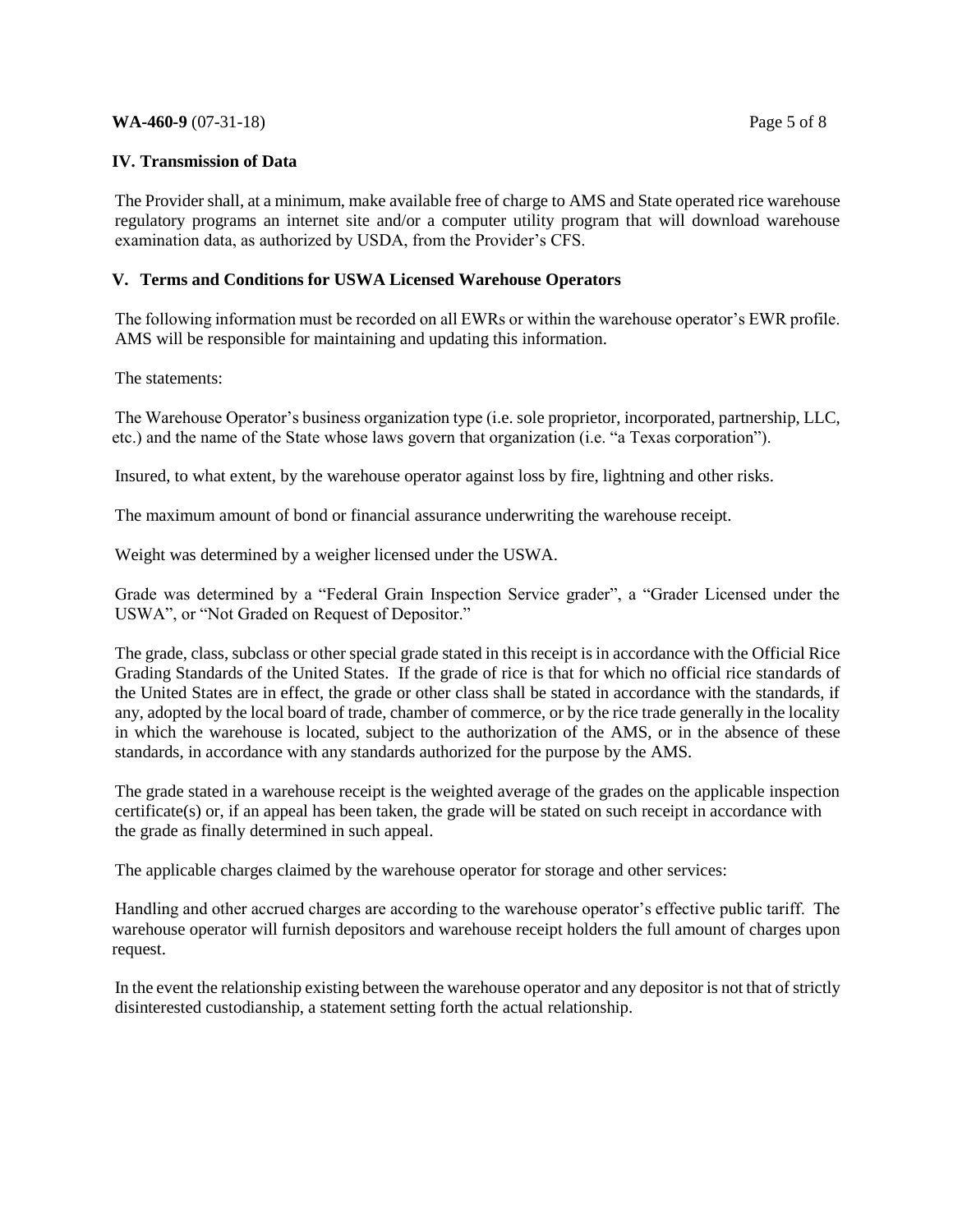#### **WA-460-9** (07-31-18) Page 6 of 8

### **VI. Terms and Conditions for State Warehouse Operators**

The following information must be recorded on all EWRs or within the warehouse operator's EWR profile.

Each warehouse operator shall have a posted EWR profile. (Each applicable licensing authority will be responsible, as required under their applicable State laws regarding warehouse receipts and public disclosure, for maintaining and updating this information regarding their licensed warehouse operators.)

The statements:

The Warehouse Operator's business organization type (i.e. sole proprietor, incorporated, partnership, LLC, etc.) and the name of the State whose laws govern that organization (i.e. "a Texas corporation").

Insured, to what extent, by the warehouse operator against loss by fire, lightning and other risks.

The authority, that the warehouse operator issues warehouse receipts under, State warehouse code for State licensed warehouses or Uniform Commercial Code.

The maximum amount of bond or financial assurance underwriting the warehouse receipt.

Weight was determined by a State of Licensed Weigher," or "Unofficial Weight by Warehouse Operator" or "Not Weighed on Request of Depositor".

Grade was determined by a "Grader licensed under the State of "Federal Grain Inspection Service Grader", or "Unofficially Graded by Warehouse Operator" or "Not Graded on Request of Depositor."

The grade, class, subclass or other special grade stated in this receipt is in accordance with the Official Rice Grading Standards of the United States. If the grade of rice is that for which no official rice standards of the United States are in effect, the grade or other class shall be stated in accordance with the standards, if any, adopted by the local board of trade, chamber of commerce, or by the rice trade generally in the locality in which the warehouse is located, subject to the authorization of the AMS, or in the absence of these standards, in accordance with any standards authorized for the purpose by the AMS.

The applicable charges claimed by the warehouse operator for storage and other services:

Handling and other accrued charges are according to the warehouse operator's effective public tariff. The warehouse operator will furnish depositors and warehouse receipt holders the full amount of charges upon request.

In the event the relationship existing between the warehouse operator and any depositor is not that of strictly disinterested custodianship, a statement setting forth the actual relationship.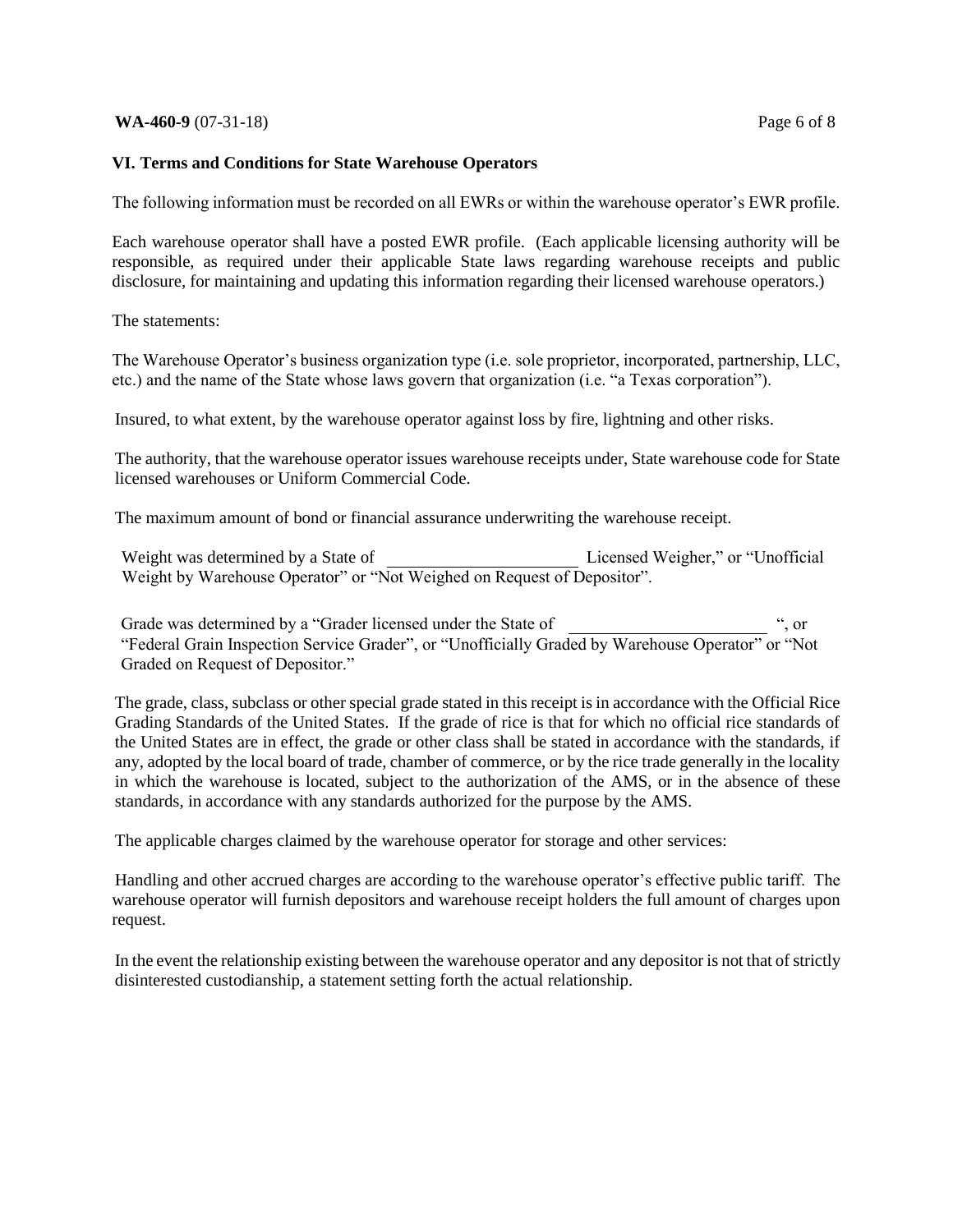#### **WA-460-9** (07-31-18) Page 7 of 8

## **VII. Terms and Conditions for Non-Licensed Warehouse Operators**

The following information must be recorded on all EWRs or within the warehouse operator's EWR profile. AMS will be responsible for maintaining and updating this information regarding their EWR profile.)

Each warehouse operator shall have a posted EWR profile. (Each applicable Non-Licensed warehouse operator will be responsible for providing AMS with timely and current information regarding the statements below.

The statements:

The Warehouse Operator's business organization type (i.e. sole proprietor, incorporated, partnership, LLC, etc.) and the name of the State whose laws govern that organization (i.e. "a Texas corporation").

Insured, to what extent, by the warehouse operator against loss by fire, lightning and other risks. (Each applicable Non-Licensed warehouse operator will be responsible for providing AMS with timely and current insurance information. AMS will be responsible for maintaining and updating this information.)

The authority that the warehouse operator issues warehouse receipts under, State statute or Uniform Commercial Code.

The maximum amount of bond or financial assurance underwriting the warehouse receipt. (Each applicable Non-Licensed warehouse operator will be responsible for providing AMS with timely and current bond or financial assurance information. AMS will be responsible for maintaining and updating this information.)

| Weight was determined by a State of | Licensed Weigher," or                                                               |
|-------------------------------------|-------------------------------------------------------------------------------------|
|                                     | "Unofficial Weight by Warehouse Operator" or "Not Weighed on Request of Depositor". |

Grade was determined by a "Grader licensed under the State of ", or "Federal Grain Inspection Service Grader", or "Unofficially Graded by Warehouse Operator" or "Not Graded on Request of Depositor."

The grade, class, subclass or other special grade stated in this receipt is in accordance with the Official Rice Grading Standards of the United States. If the grade of rice is that for which no official rice standards of the United States are in effect, the grade or other class shall be stated in accordance with the standards, if any, adopted by the local board of trade, chamber of commerce, or by the rice trade generally in the locality in which the warehouse is located, subject to the authorization of the AMS, or in the absence of these standards, in accordance with any standards authorized for the purpose by the AMS.

The applicable charges claimed by the warehouse operator for storage and other services:

Handling and other accrued charges are according to the warehouse operator's effective public tariff. The warehouse operator will furnish depositors and warehouse receipt holders the full amount of charges upon request.

In the event the relationship existing between the warehouse operator and any depositor is not that of strictly disinterested custodianship, a statement setting forth the actual relationship.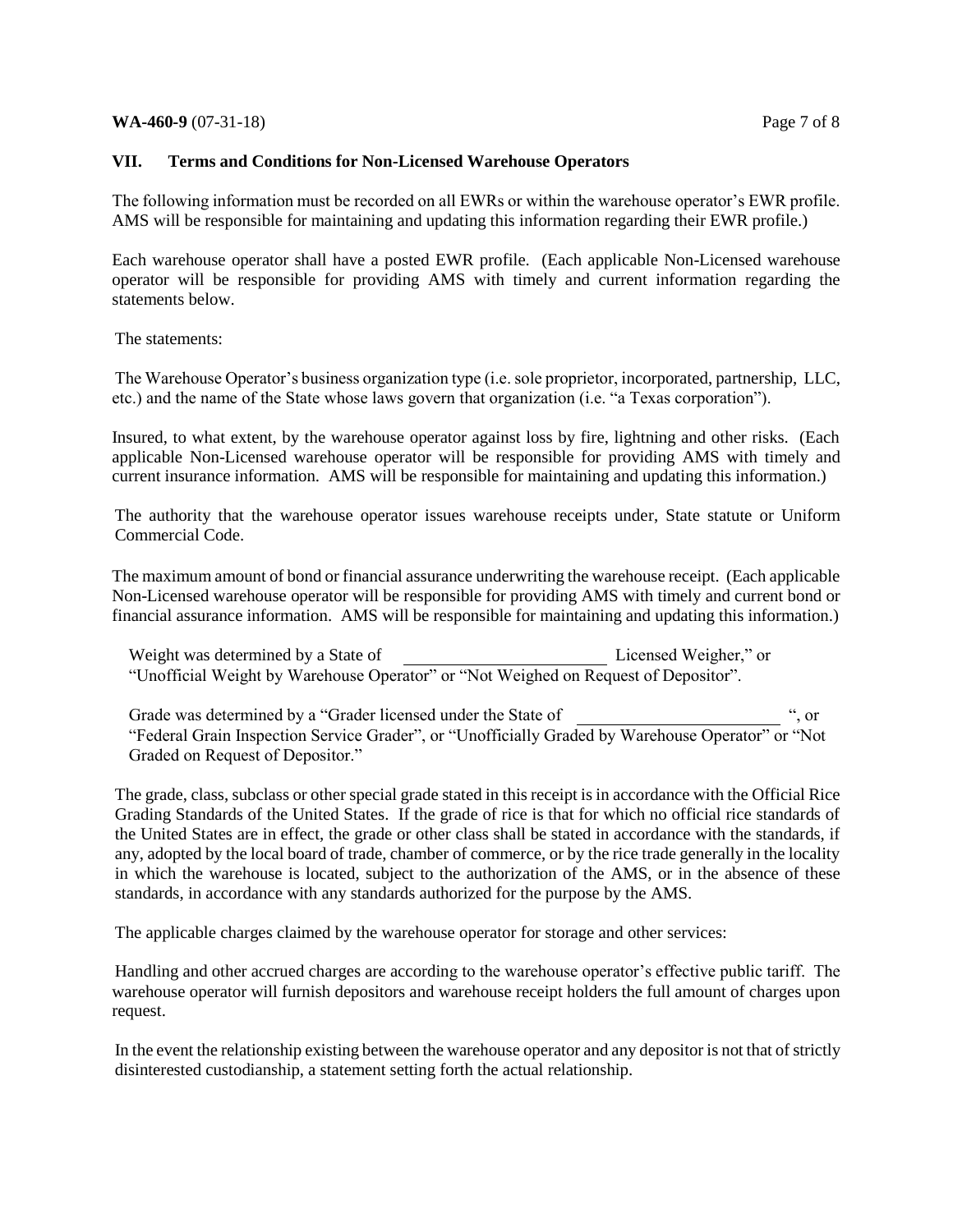#### **WA-460-9** (07-31-18) Page 8 of 8

#### **VIII. Contact:**

Chief, License and Storage Contract Branch Warehouse and Commodity Management Division P.O. Box 419205 – Stop 9148 Kansas City, MO 64141-6205 Phone: 816-926-6474 Fax: 844-930-0174

*(a)* Name of Provider

*(b)* Signature of Provider

*(c)* Title of Provider

*(d)* Date

#### *(e)* Signature of Administrator of the Agricultural Marketing Service

#### *(f)* Date

**NOTE:** *The following statement is made in accordance with the Privacy Act of 1974 (5 USC 552a - as amended). The authority for requesting the information identified on this form is 7 CFR Part 735, the United States Warehouse Act (Pub. L. 106-472), and the Commodity Credit Corporation Charter Act (15 U.S.C. 714 et seq.). The information will be used to establish and maintain a database and central filing system for electronically filing rice warehouse receipts and electronic documents issued under the United States Warehouse Act. The information collected on this form may be disclosed to other Federal, State, Local government agencies, Tribal agencies, and nongovernmental entities that have been authorized access to the information by statute or regulation and/or as described in applicable Routine Uses identified in the System of Records Notice for USDA/FSA-2, Farm Records File (Automated) and USDA/FSA-3, Consultants File. Providing the requested information is voluntary. However, failure to furnish the requested information will result in a determination of ineligibility to obtain new licensing or retain existing licensing under the United States Warehouse Act.*

*According to the Paperwork Reduction Act of 1995, an agency may not conduct or sponsor, and a person is not required to respond to, a collection of information unless it displays a valid OMB control number. The valid OMB control number for this information collection is 0581-0305. The time required to complete this information collection is estimated to average 30 minutes per response, including the time for reviewing instructions, searching existing data sources, gathering and maintaining the data needed, and completing and reviewing the collection of information.*

*The provisions of appropriate criminal and civil fraud, privacy, and other statutes may be applicable to the information provided. RETURN THIS COMPLETED FORM TO THE WAREHOUSE AND COMMODITY MANAGEMENT DIVISION, STOP 9148, P.O. BOX 419205, KANSAS CITY, MO 64141-6205*

In accordance with Federal civil rights law and U.S. Department of Agriculture (USDA) civil rights regulations and policies, the USDA, its Agencies, offices, and employees, and institutions<br>participating in or administerin *program or activity conducted or funded by USDA (not all bases apply to all programs). Remedies and complaint filing deadlines vary by program or incident.* 

Persons with disabilities who require alternative means of communication for program information (e.g., Braille, large print, audiotape, American Sign Language, etc.) should contact the<br>responsible Agency or USDA's TARGET

*To file a program discrimination complaint, complete the USDA Program Discrimination Complaint Form, AD-3027, found online a[t http://www.ascr.usda.gov/complaint\\_filing\\_cust.html](http://www.ascr.usda.gov/complaint_filing_cust.html) and at*  any USDA office or write a letter addressed to USDA and provide in the letter all of the information requested in the form. To request a copy of the complaint form, call (866) 632-9992. Submit<br>your completed form or letter *9410; (2) fax: (202) 690-7442; or (3) email[: program.intake@usda.gov.](mailto:program.intake@usda.gov) USDA is an equal opportunity provider, employer, and lender.*